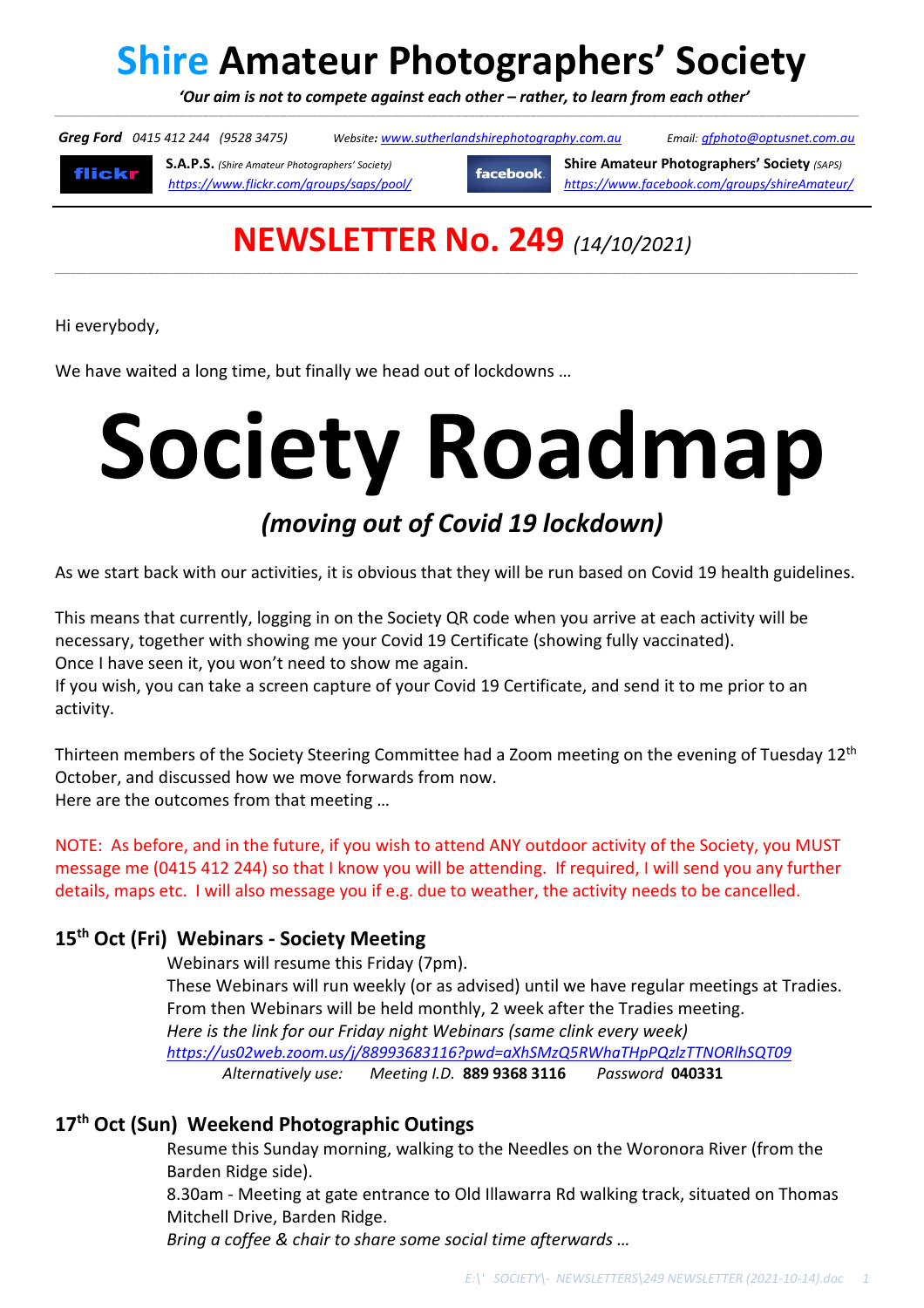



## **17th Oct (Sun) Bike Ride (social)** Sunday afternoon weekly activity (10km) **(NEW)**

- . Start 3.30pm at the Old Woronora Bridge carpark (western side).
- . Ride 2 loops of Woronora via the foot bridge and The Crescent (45 min)
- *. NOTE: Message me if interested. You will then receive a message prior to ride confirming ride is on (re weather)*
- *. You don't need to ride every week, just if it suits you …*

## **17th Oct (Sun) Walking for Fitness (social)** Sunday afternoon weekly activity (4km)

- . Start 4.30pm at the Old Woronora Bridge carpark (western side). Walk a loop of Woronora via the foot bridge and The Crescent (about 1 hour)
- *. NOTE: Message me if interested. You will then receive a message prior to walk confirming walk is on (re weather)*
- *. You don't need to walk every week, just if it suits you …*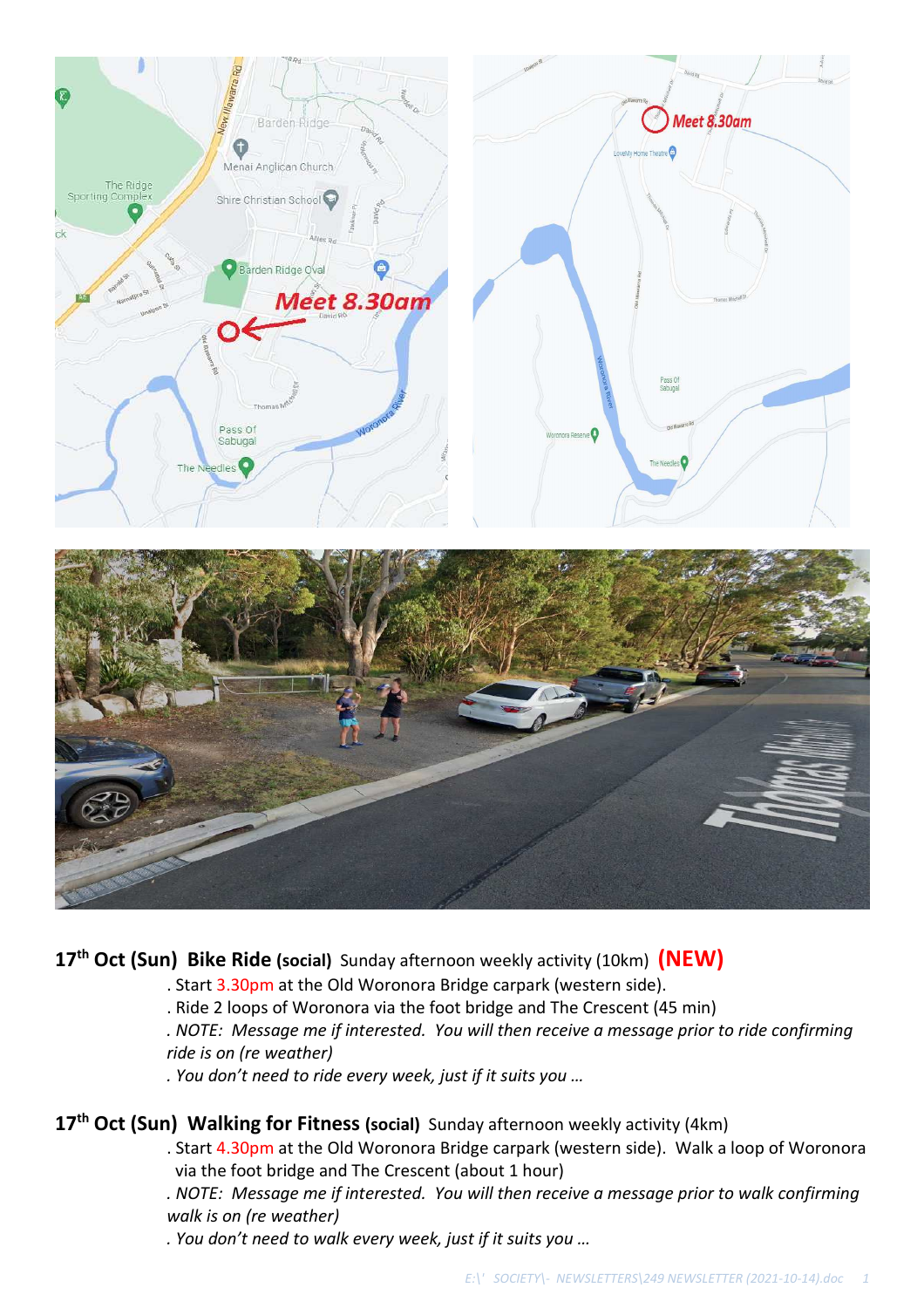## **Woronora Walk or Ride 4km loop**



C'mon … We need to exercise to be fit for our futures, so how about you plan to join us …

## **18th Oct (Mon) Paddle** (social) Weekly activity held each week **(NEW)**

. 9.30am - Our first paddle at Bonnet Bay boat ramp (opp. Harrison Ave, Bonnet Bay)

\_\_\_\_\_\_\_\_\_\_\_\_\_\_\_\_\_\_\_\_\_\_\_\_\_\_\_\_\_\_\_\_\_\_\_\_\_\_\_\_\_\_\_\_\_\_\_\_\_\_\_\_\_\_\_\_\_\_\_\_\_

- . Normally will be held on a Monday (9.30am 11.30am) but if poor weather, alternative will be Tuesday (same time).
- . An activity that suits anybody that loves still water paddling. It does not matter if it is a kayak, canoe, sit-on or paddle board.
- . It's for leisure so we don't go fast, or leave people behind …
- . Meeting at 9.30am each week to paddle part of the Woronora River, or Port Hacking River
- . If you are first timer, give me a ring to organise a test paddle (before you join us, or buy)
- . Sophie has offered members to borrow one of her kayaks if you want to give it a try …
- *. Bring a coffee & chair to share some social time afterwards …*

*NOTE: Message me if interested, and I will message you each week to confirm re weather You don't need to paddle every week, just if it suits you …* 

## **20th Oct (Wed) Mid-Week Photographic Outing**

. Our first will be held this coming Wednesday from 9.30am. Meeting at 16' Sailing Club Sanoni Ave, Dolls Point, walking north towards Sandringham

. Mid-week Photographic Outings will be held every week or so from 9.30am – 11.30am  *Bring a coffee & chair to share some social time afterwards …*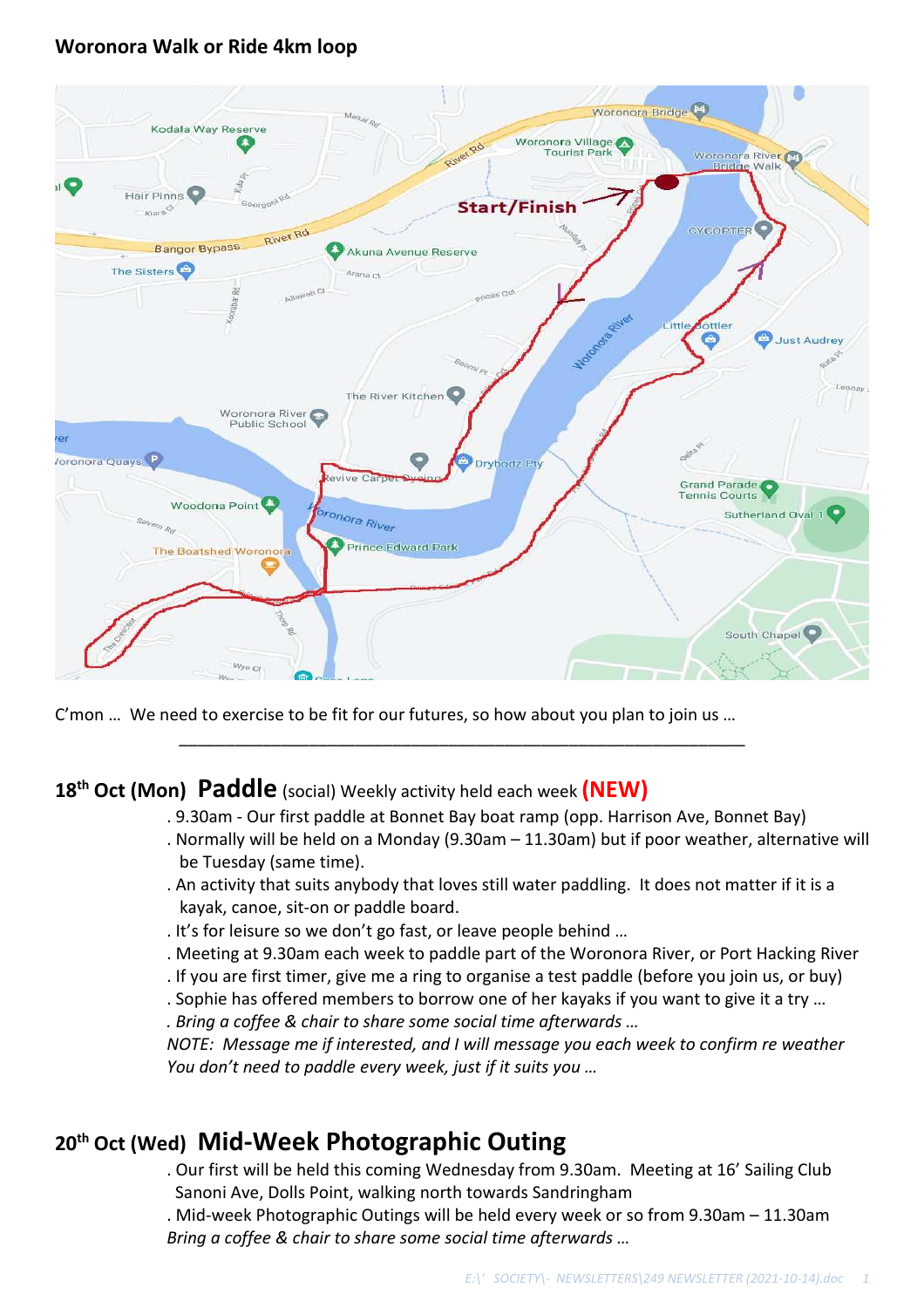**2 nd Dec (Thu) Tradies Meeting** – After talking to management of Tradies, the committee has agreed that our first meeting back will be  $2<sup>nd</sup>$  December, 2021 (7pm) I have sent to Tradies the dates we are wanting to have our monthly meeting in 2022, and am awaiting confirmation.

**4 th Dec (Sat) Xmas BBQ (social)** - Bundeena House – Booking confirmed at Bundeena House for our Xmas get-together, but this year it will be a PICNIC, not a BBQ. There will be no food supplied, instead each person to bring their own food & drink. Hot water will be available. You need to bring your own plate, cutlery, cups, beer, soft drink, tea, coffee and milk etc. It is suggested you perhaps also bring a picnic chair as well …

\_\_\_\_\_\_\_\_\_\_\_\_\_\_\_\_\_\_\_\_\_\_\_\_\_\_\_\_\_\_\_\_\_\_\_\_\_\_\_\_\_\_\_\_\_\_\_\_\_\_\_\_\_\_\_\_

(10am – 4pm) Come for a little while, or all day. It will be great to see you, and have a chat

**T.B.A. Trips Away** in the planning stage, but there will be plenty of opportunities ...

## 15th (Fri) 7pm Webinar (Zoom) 17<sup>th</sup> (Sun) 8.30am Photography Outing – Walk Barden Ridge to Needles (Woronora River) 17<sup>th</sup> (Sun) 3.30pm Bike Ride - Woronora 17<sup>th</sup> (Sun) 4.30pm Walk for fitness - Woronora 18th (Mon) 9.30am Paddle 20<sup>th</sup> (Wed) 9.30am Mid-Week Photography Outing – Dolls Point (walking north) 22<sup>nd</sup> (Fri) 7pm Webinar (Zoom) 24th (Sun) 5.30am Photography Outing – Sunrise Wooloware Bay, Taren Point (Sunrise 6.03am) (low tide – bring gumboots) 24th (Sun) 3.30pm Bike Ride - Woronora 24th (Sun) 4.30pm Walk for fitness - Woronora 25<sup>th</sup> (Mon) 9.30am Paddle  $27<sup>th</sup>$  (Wed) 9.30am Mid-Week Photography Outing – Sandringham (walking north) 29th (Fri) 7pm Webinar (Zoom) 30<sup>th</sup> (Sat) 6.30pm t.b.a. Photography Outing (Sunset shoot) Sunset 7.20pm 31st (Sun) 3.30pm Bike Ride - Woronora  $31<sup>st</sup>$  (Sun) 4.30pm Walk for fitness – Woronora

\_\_\_\_\_\_\_\_\_\_\_\_\_\_\_\_\_\_\_\_\_\_\_\_\_\_\_\_\_\_\_\_\_\_\_\_\_\_\_\_\_\_\_\_\_\_\_\_\_\_\_\_\_\_\_\_\_\_\_\_\_\_

## *<b>A* OCTOBER Activity SUMMARY

## **Communications**

**Newsletters** generally will be one per month.

**Messages** will be sent out weekly, usually on a Friday morning.

- . These messages will tell you the next 7 days activities
- . Extra messages sent to people that added their name to the following activities as interested …
	- . Rides, Walks, Paddles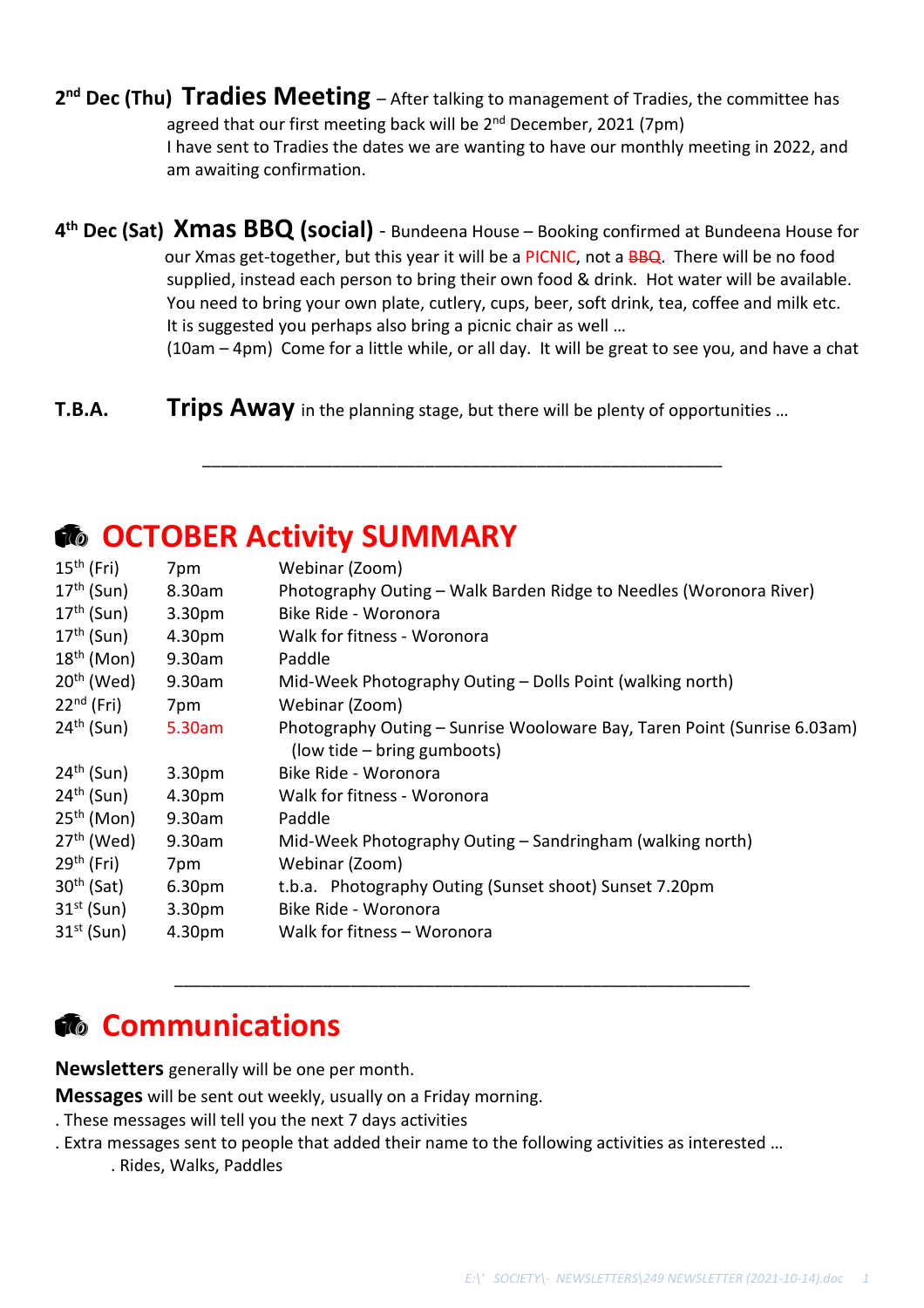## **Society LINKS**

*All these links will remain current, so can be added to your favourites, or keep this document to link page in future …* 

*Note: You can access ALL the links for the Photographic Society, by going to the Links page of the website:* 

*\_\_\_\_\_\_\_\_\_\_\_\_\_\_\_\_\_\_\_\_\_\_\_\_\_\_\_\_\_\_\_\_\_\_\_\_\_\_\_\_\_\_\_\_\_\_\_\_\_\_\_\_\_\_\_\_\_\_\_\_\_\_\_\_\_\_\_\_\_\_\_\_\_\_\_\_* 

#### *Photographic Society Links Page - Link*

*https://sutherlandshirephotography.com.au/photographic-society-links/* 

### *Link to Next LIVE Webinar:* **UPDATE CORRECTION to this link …**

- *https://us02web.zoom.us/j/88993683116?pwd=aXhSMzQ5RWhaTHpPQzlzTTNORlhSQT09*
- *Alternatively use: Meeting I.D.* **889 9368 3116** *Password* **040331**

## *Download Last Tradies Club Meeting Powerpoint:*

*https://sutherlandshirephotography.com.au/zoom/club-meeting.pps* 

- *It will take about a minute to download and open on your screen …*
- *Progress slides by using arrow keys, space bar or Return key … (forwards & backwards)*
- *Using menu bar bottom of screen you can save this presentation if you wish*
- *This link will be updated with the new meeting after it is held*

## *Replay/Download Last Webinar Video:*

*https://sutherlandshirephotography.com.au/zoom/webinar-meeting.mp4*

- *To Download, when video starts, right-click on screen, and then 'Save video as …' or just watch it …*
- *It will take about a minute to download, and will go to your download folder …*
- *This link will be updated with the new meeting after it is held*

## *Download Last Enhancement File:*

*https://sutherlandshirephotography.com.au/zoom/enhancement.RAF* 

- *Downloads file to enhance for this month*
- *This link will be updated with the new image each month*

## *Society Task & Outing Albums Link:*

*https://www.flickr.com/photos/187501073@N07/albums* 

• *To access all the albums of past Tasks & Outings* 

## *Flickr – S.A.P.S Group*

*https://www.flickr.com/groups/saps/pool/* 

• *Member images posted to the Society Flickr page by Members* 

## *Facebook – Shire Amateur Photographers' Society*

*https://www.facebook.com/groups/shireAmateur/* 

• *Society social media page for members to interact, and post as they like …* 

#### *Shire Amateur Photographers' Society WEBSITE*

*http://sutherlandshirephotography.com.au/photographic-society-2/* 

• *Section of Sutherland Shire Photography to access Society information* 

## *Greg's Flickr 'Photographers Thoughts' Link:*

*https://www.flickr.com/photos/13286489@N07/* 

• *Greg's site to view some of his images* 

## *Sutherland Shire Photography - Photography Classes WEBSITE*

*http://sutherlandshirephotography.com.au/digital-photography-classes/*

• *Here you can research the Photography Courses that are run by Greg (0415 412 244)*